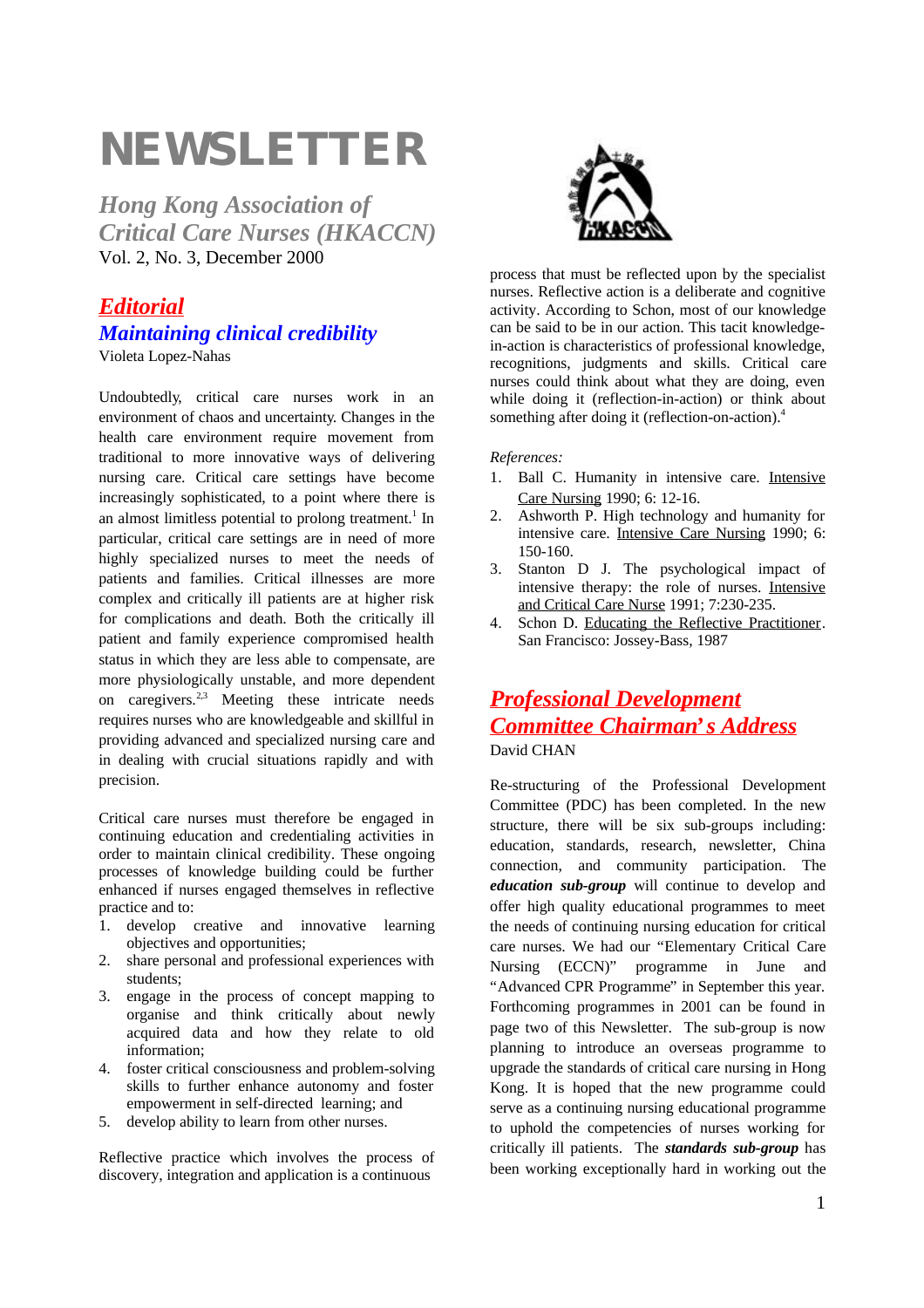standards for critical care nursing. The development of all the expected standard will be completed by March 2001. Since evidence-based practice is being promoted nowadays, the *research sub-group* will be advising critical care nurses on different research projects and interests. Seminars will be provided to educate staff on research methods and writing research proposals. The *newsletter sub-group* will continue to publish three times a year and contributions from members of the HKACCN are welcome. It is envisaged that the newsletter will further enhance communication between members and facilitate exchange of innovative practices between critical care units in Hong Kong. The *China connection sub-group* is a new sub-group. It aims at developing better collaboration with hospitals and nursing counterparts in China. It is hoped that we could arrange seminars and exchange programmes with them. Lastly, the *community participation subgroup* aims at reaching out to the community by offering educational programmes to the people of Hong Kong.

The PDC takes this opportunity to thank the previous members of the different sub-groups who supported the activities of the PDC in the past two years. I hope that all HKACCN members will continue to support our association in shaping critical care nursing in Hong Kong.

#### *Educational Activities in 2001 (Tentative)*

| Date         | <b>Topics/Activities</b>                          |
|--------------|---------------------------------------------------|
| 28 February  | <b>Emergency Management of Trauma</b>             |
|              | Patients by Dr. Patrick Wong,                     |
|              | COS(AED, YCH)                                     |
| 22 March     | • Sharing session (To be confirmed)               |
|              | • CPR class for the community                     |
| 25 April     | Annual general meeting                            |
| $1 - 10$ May | Advanced critical care nursing (ACCN)             |
|              | provider and instructor courses                   |
|              | · Jointly organized by Australian College of      |
|              | Critical Care Nurses Ltd. (ACCCN) & Hong          |
|              | Kong Association of Critical Care Nurses          |
|              | (HKACCN)                                          |
|              | • Supported by Hospital Authority (Hong Kong)     |
| June-        | <b>Elementary Critical Care Nursing Programme</b> |
| August       | Research Seminar                                  |
| September    | <b>Advanced CPR Programme for Nurses</b>          |
| November     | Seminar on renal nursing                          |
| December     | Seminar on Risk management in critical            |
|              | care setting                                      |

## *Innovative Practice A One Day ECG Workshop*

Peter CHUK (Assistant Nursing Director, Tsuen Wan Adventist Hospital)

Bed-side ECG and 12-lead ECG monitoring are important clinical assessment for the client with dysrhythmia. Early detection of dysrhythmia and clinical implication with appropriate management is an important role of nursing staff working in various clinical areas, especially when the client has lifethreatening arrhythmia.

The need for these analytical skills in ECG has been expressed by the nursing staff of a rehabilitation hospital in Kowloon. A one day ECG workshop was conducted in the hospital for facilitating the participants to learn and/or reinforce their analytical skills in common benign and life-threatening dysrhythmia. The knowledge of applying cardiac electrophysiology in ECG analysis was also included.

Twenty-eighty nursing staff of the hospital participated in the ECG workshop. They were of various nursing ranks including Ward Manager, Nursing Officer, Registered Nurse and Enrolled Nurse.

The design of the workshop included different learning activities which focused on a problemsolving approach with the use of a series of clinical vignettes. Three clinical vignettes were used in the learning process and their contents were related with each other. The clinical vignettes described a client with coronary disease developed at different stages which stimulated the participants' interest in interpreting the actual or potential dysrhythmias of the client. The analytical skills of ECG interpretation applying to the client's situation were discussed among the participants during their learning process.

An evaluation of the clinical vignette approach was used in facilitating the learning of ECG, using a questionnaire method, was performed by the participants at the completion of the workshop. The results were above average. For examples, 92% (26/28) of the participants agreed that the clinical vignettes were relevant to ECG learning, 80% (23/28) of the participants agreed that the clinical vignettes facilitate discussion opportunity in ECG learning, 72% (21/28) of the participants agreed that the clinical vignettes are stimulating for the purpose of learning ECG; 72% (21/28) of the participants agreed that they gained new knowledge in ECG learning by using a clinical vignette approach; 72% (21/28) of the participants agreed that they preferred the clinical vignette approach in ECG learning to the didactic method of learning ECG.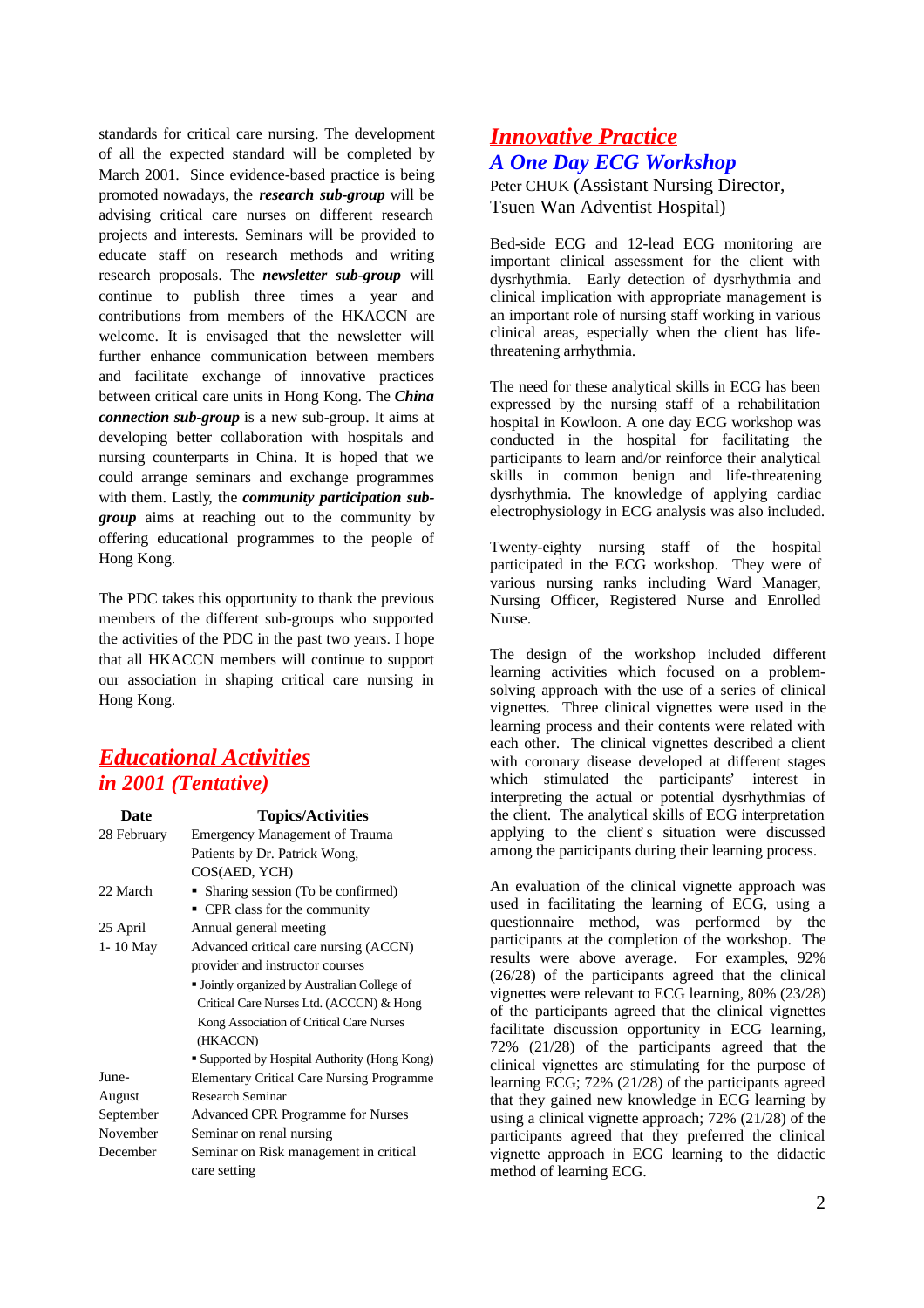The overall participants were satisfied with the learning activities of the ECG workshop. There was empirical data supporting the benefits of clinical vignettes in facilitating ECG learning. It is hoped that the participants of the workshop who have gained these benefits will apply their analytical skills in ECG analysis and initiate appropriate management to improve the quality of care for the client with dysrhythmia.

## *Clinical Forum*

#### *What's new about CPR*

David CHAN (Chairman, PDC; Nurse Specialist, ICU, PWH)

The American Heart Association (AHA) has recently published a set of new cardiopulmonary (CPR) guidelines in the journal Circulation (issue: August) entitled: *Guidelines 2000 for Cardiopulmonary Resuscitation and Emergency Cardiovascular Care.* There has been changes both in basic life support (BLS) and advanced life support (ACLS). These changes will be highlighted as follows:

For BLS, the changes include:

- Use of new airway adjuncts including laryngeal mask, esophageal-tracheal combitube
- Use of smaller tidal volume for rescue breathing (400 to 600 ml)
- Pulse-checking will not be taught to the lay people. Instead, they will be taught how to check for signs of circulation such as breathing, coughing or movement, but health professional will still need to check the pulse to confirm cardiac arrest.
- Compression rate for both one  $-$  and two-rescuer for adult CPR is increased to 100 per minute. Compression-breathing ratio for one- and tworescuer will be 15:2. The old ratio of 5:1 will no longer be used.
- When a rescuer is unwilling or unable to perform mouth-to-mouth rescuer breathing, chest compression only is allowed in first aid situation.
- The guideline sequence for the management of foreign body airway obstruction should not be taught to lay public. Emphasis must be placed on providing patent airway, continued ventilation and chest compression.

For ACLS, the changes include:

Procainamide and amiodarone replace lignocaine and adenosine for the initial treatment of haemodynamically stable widecomplex tachycardia

- Amiodarone and sotalol (Group III antiarrhythmic agents) are included for the treatment of stable ventricular tachycardia.
- The role of bretylium and lignociane have diminished in resuscitation
- Vasopressin (40 units intravenously for one dose) is a more effective vasopressor than adrenaline for promoting the return of spontaneous circulation in cardiac arrest
- Avoid high volume ventilation to reduce the risk of gastric inflation
- All health professionals should be trained, equipped, and authorized to use Automated External Defibrillator (AED).

#### *Appeal to Budding Researchers*

Bernard YAM (Research sub-group co-ordinator, PDC; Ass. Professor, Department of Nursing, CUHK)

HKACCN intends to check the competency of critical care nurses in the neurological assessment of critically ill patients using Glassglow Coma Scale as a tool. Tentatively, the topic of this study is "Assessing knowledge level of nurses in reporting GCS".

The Research Subgroup of the Professional Development Committee is extending this invitation to all members interested in nursing research. Expert knowledge in research method is not a pre-requisite, only your motivation, devotion and time are important attributes. If you are interested to join this group, please contact Bernard Yam of the Department of Nursing, The Chinese University of Hong Kong.

Tel : 2609-7473. Fax : 26035935 E-mail : bernardyam@cuhk.edu.hk

## *New Course in the Pipeline*

#### *Advanced Critical Care Nursing Provider Course (1st to 10th May, 2001)*

This is a two-day provider course which is a joint program of the Australian College of Critical Care Nurses (ACCCN) and the Hong Kong Association of Critical Care Nurses (HKACCN). The course aims at teaching and updating the theory and practice of nurses working in the critical care areas. This advanced programme are for nurses holding certificates such as ICU, CCU, PICU, NICU and AED issued by HA or equivalent.

Participants are expected to be currently working in the related specialties or should be certificate holders of the specialties before they could be shortlisted for this course. Nurses working in other specialty areas